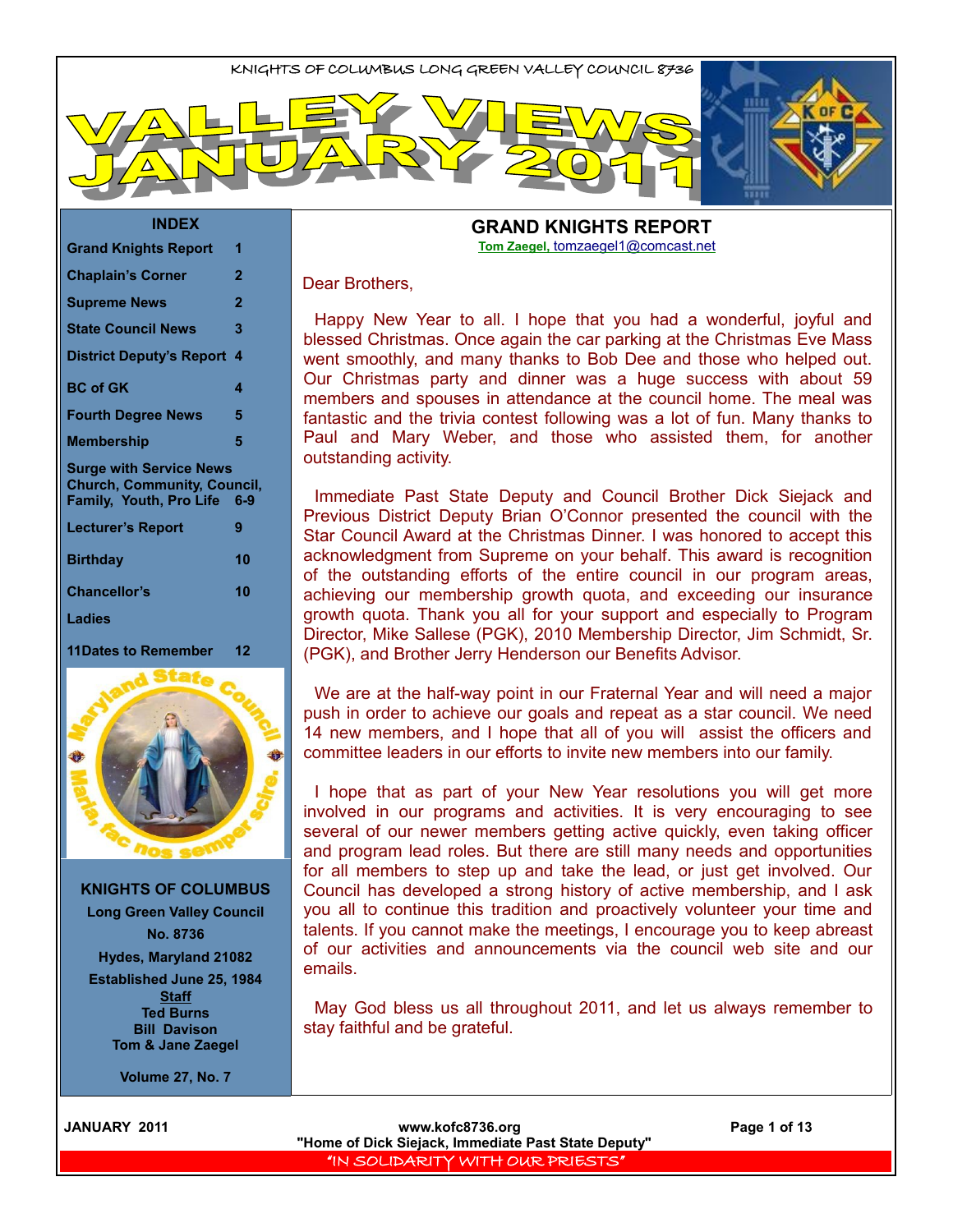## **CHAPLAIN'S REPORT**

Dear Brother Knights,

Each year as we begin anew, we make resolutions that should make our lives more manageable and even more meaningful. New Years Resolutions can be great motivational tools, but often they are difficult to accomplish for any extended period. How often have we broken our resolution on New Years Day! Why do we make expectations of ourselves that are nearly impossible to reach? The answer may lie in human nature itself or our constant yearning for something better in life. We can get caught up in hopes and dreams that are unrealistic. Maybe this year we can resolve to do something that is within our grasp and truly possible.

Consequently, our resolutions can deal with something that we are able to accomplish. It may even be something that benefits our families, our community, or even our Council. It could be an activity or just simply an attitude adjustment. What is more important, is that our resolution could involve something relatively simple. Each of us can ask ourselves on what we need to work. At home we could be more patient or loving or more generous with our time for the ones whom we love. In our community we can be more active or involved. In our Council, we can take a more active role, but simply attendance at meetings is good for a start. Woody Allen once commented that eighty percent of life is just showing up. Perhaps we can be present or just show up for a few more activities.

These are just a few suggestions. However, each of us knows what needs to be done personally. We could serve ourselves well to resolve to do something within our reach. The hard part may be the activity itself, but if we have the right attitude we may accomplish even more than we expect. We may even find that 2011 is a year to remember.

## **SUPREME COUNCIL NEWS**

**In Service to One, in Service to All** 

The Annual March for Life (normally held on January 22) in Washington, D.C., commemorates the anniversary of the U.S. Supreme Court's infamous *Roe v. Wade* decision that legalized abortion on January 22, 1973.

All Knights and their families, particularly those in the greater Washington, D.C., area, and nearby states, are urged to join the march. Councils planning bus trips to Washington should book their charters early. Knights should carry council banners and K of C posters, wear jackets with the K of C emblem, and walk together to show the Order's support for the right to life.

Knights who cannot go to Washington can participate in local or state pro-life demonstrations. State pro-life chaircouples will have information on local activities sponsored or supported by Knights in their jurisdictions.

Knights are urged to schedule prayer services for unborn children at government monuments or participate in other appropriate activities. Invite Squires' circles, ladies' auxiliaries, parish pro-life groups and similar organizations to attend or co-sponsor planned activities.

| JANUARY 2011 | www.kofc8736.org                                    | Page 2 of 13 |
|--------------|-----------------------------------------------------|--------------|
|              | "Home of Dick Siejack, Immediate Past State Deputy" |              |
|              | I "IN SOLIDARITY WITH OUR PRIESTS" I                |              |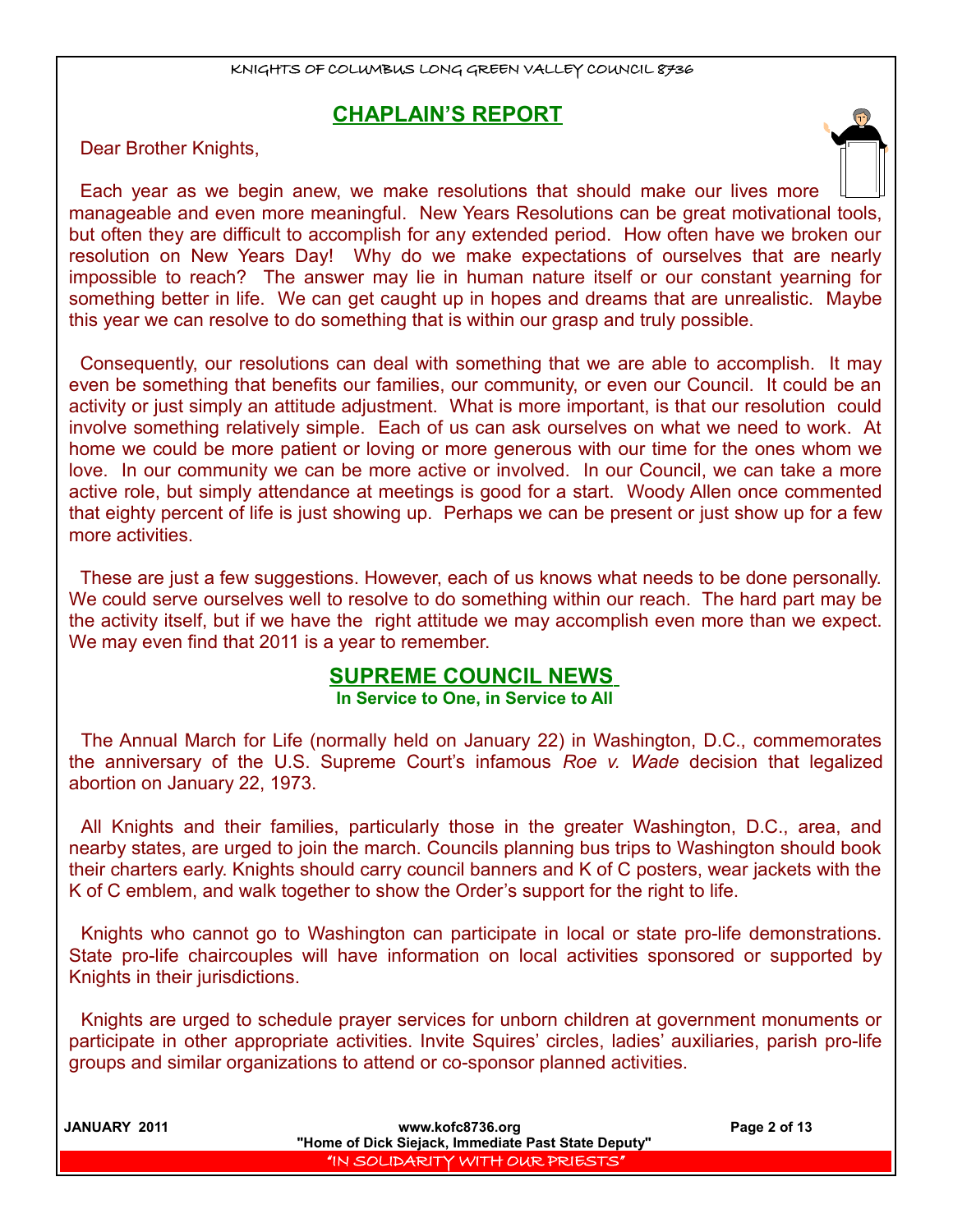To assist your pro-life activities, the Supreme Council offers the following materials (all of which are free of charge when ordered in reasonable quantities; there is only a shipping charge):

- The brochure ["A People of Life And for Life"](http://www.kofc.org/un/en/resources/prolife/prolife_flyer.pdf) (#4795) outlines the Order's commitment to reversing the trend toward a culture of death and building a culture that values human life at every stage. The beautifully designed, full-color brochure clearly explains the commonsense and common law basis for the protection of life, and also offers five practical action items to help members, their families and all concerned individuals get involved in building a culture of life. A [poster](http://www.kofc.org/un/en/resources/prolife/4804.pdf) (#4804) with a similar design is also available.
- -
- [" Defend Life" billboard](http://www.kofc.org/un/en/graphics/prolife_billboard.jpg) (#1938 limit of two per order. Size 10 feet by 20 feet.)
- "Pregnant?□Need help?" Birthright flyer (#1757)
- - "Pray the Rosary to End Abortion" poster (#2073) and [prayer card](http://www.kofc.org/un/en/graphics/2072.jpg) (#2072)
- "Gospel of Life" poster (#4238) and [prayer card](http://www.kofc.org/un/en/graphics/4237.jpg) (#4237E, F, or S) in English, French or Spanish

- These items can be ordered by contacting the Supreme Council Supply Department.

Finally, the Catholic Information Service has a booklet, The Sixth and Ninth Commandments: Sexual Morality, which can be ordered by calling 203-752-4267.

For more information on the annual March for Life, contact the March for Life at 202-543-3377 or at [www.marchforlife.org.](http://www.marchforlife.org/)



# **STATE NEWS**

The December issue(January's issue not published as we print our newsletter) of the Maryland State Council's news bulletin, "THE BEACON", has as its lead article one that is of much interest to Maryland members of the Knights of Columbus. It is the chartering of the Commodore John Barry Council, No. 14534 for the US. Naval Academy.

There is also an article about a new Pro-Life award set up to honor "Bud" Peroutka. The first recipient is Charles Suraci, of Fr. Rosensteel Council.

Both of these articles should be on the reading list of all Council members. You can find the "Beacon" at www.kofc-md.org/docs1011/beacon.pdf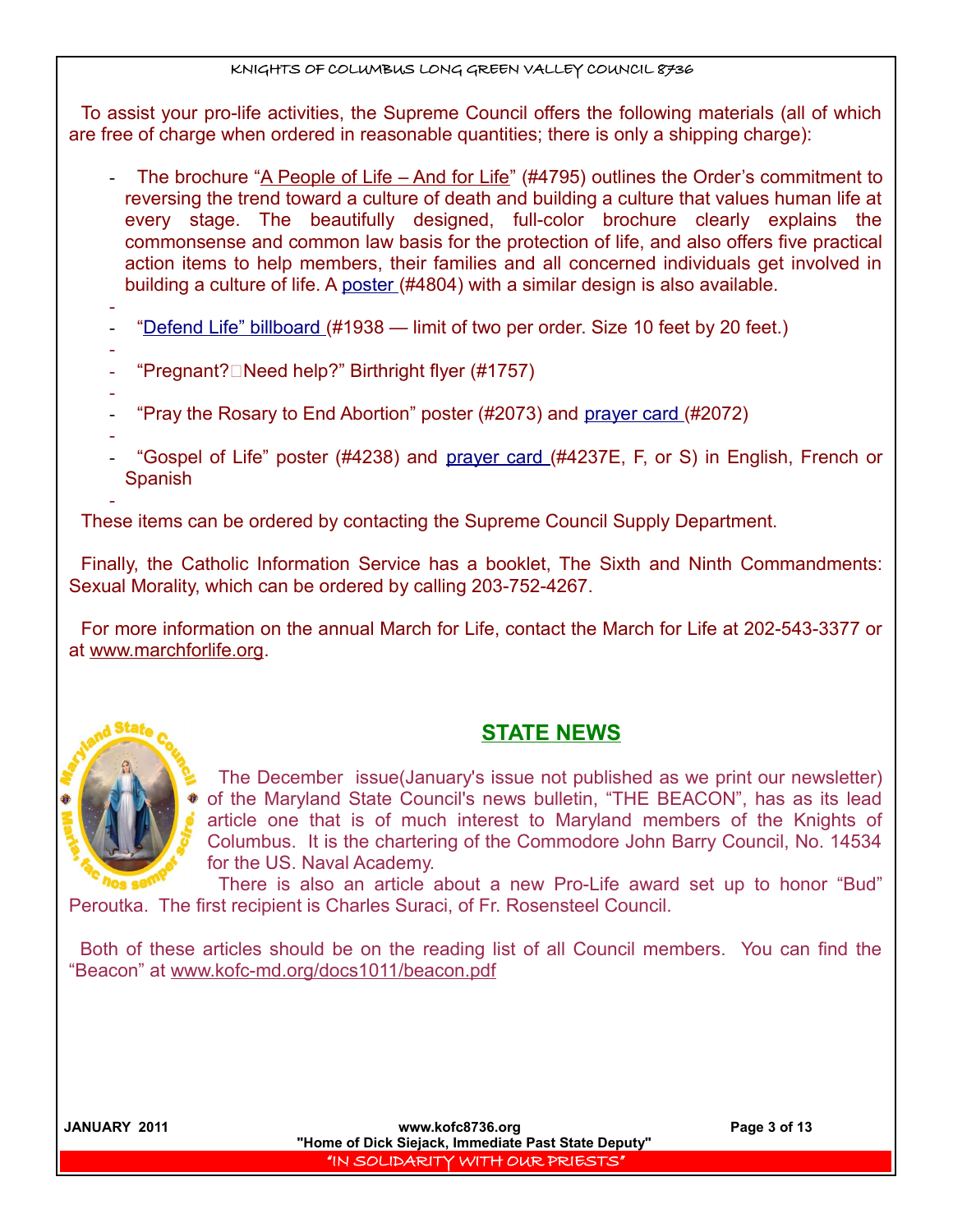| KNIGHTS OF COLUMBUS LONG GREEN VALLEY COUNCIL 8736                                      |                              |                                  |                                                    |                           |
|-----------------------------------------------------------------------------------------|------------------------------|----------------------------------|----------------------------------------------------|---------------------------|
| <b>DISTRICT DEPUTY REPORT</b><br>Jim Cross, PGK ; 410-893-1266; James.cross@comcast.net |                              |                                  |                                                    |                           |
|                                                                                         | Every Council a Star Council |                                  | numbers as of 12/13/2010                           |                           |
| Co<br>uncil #/Goals                                                                     | <b>New</b><br><b>Members</b> | <b>Dropped</b><br><b>Members</b> | <b>Net</b><br><b>Membership</b><br><b>Increase</b> | Net Insurance<br>Increase |
| 8736 / 14-5                                                                             | 5                            | 6                                | -1                                                 | -1                        |
| $9815/7 - 3$                                                                            | $\overline{2}$               | 0                                | $\overline{2}$                                     | 2                         |
| $10100 / 7 - 3$                                                                         | 3                            | ŋ                                | 3                                                  | 1                         |
| 11372 / 18-6                                                                            | $\overline{2}$               | 0                                | 2                                                  | ∩                         |
| <b>District Total</b>                                                                   | 12                           | 6                                | 26%                                                | 11.7%                     |

Star District Goals: 46 New Members; 17 Insurance Members

 There are a lot of men out there that need the Knights of Columbus. Find them and ask them to join us.

A few key dates, to remember: Mid Term Meeting Saturday, January  $8<sup>th</sup>$ , 2011. First Degrees February 21st at Fr. Wolfe and January 25th at Long Green Valley. A 2<sup>nd</sup> degree will be held at Fr Wolfe on March 23rd. Third Degrees will be held at Dundalk February 26<sup>th</sup> and Cardinal Gibbons on March18th. March for Life will be held in Washington DC on Monday, January 24<sup>th</sup>./

Vivat Jesus! Jim Cross, District Deputy

### **BALTIMORE CHAPTER OF GRAND KNIGHTS NEWS**

 **Sam Orlando, President, 410 531 3691; [samorlando6@yahoo.com](mailto:samorlando6@yahoo.com)**

One of the Chapter's mission goals is to enable charitable programs for those children and adults who are vulnerable and less advantaged. The Chapter is committed to making a difference in the lives of the children who attend/reside at the Villa Maria School at the St Vincent's Center and Gallagher Services for People with Developmental Disabilities in Timonium, MD. To that end, our just completed successful event was the Christmas Party at Villa Maria/Gallagher Centers. On December 4, 2010, we provided over 400 breakfasts, entertainment, Santa Claus and presents. In early summer, we will be providing a picnic gala with rides, prizes and food. To help defray our costs, your charitable contribution (Tax deductible) is greatly appreciated. If you have not sent in your donation, please do and if you have, may God Bless you.

This month's meeting will be held at Santa Nino Council #9462 on January 13, 2011 at 8:00PM. Besides the good food and great hospitality that this council provides, our theme will be *"OMG I* **am too late!!!! Or am I?** (Ways to reach Star council even if you are behind. An interactive discussion of the three aspects of STAR council). This will be entertaining so please consider bringing your membership chairman and anybody else interested in advancing your council.

| JANUARY 2011 | www.kofc8736.org                                    | Page 4 of 13 |
|--------------|-----------------------------------------------------|--------------|
|              | "Home of Dick Siejack, Immediate Past State Deputy" |              |
|              | "IN SOLIDARITY WITH OUR PRIESTS"                    |              |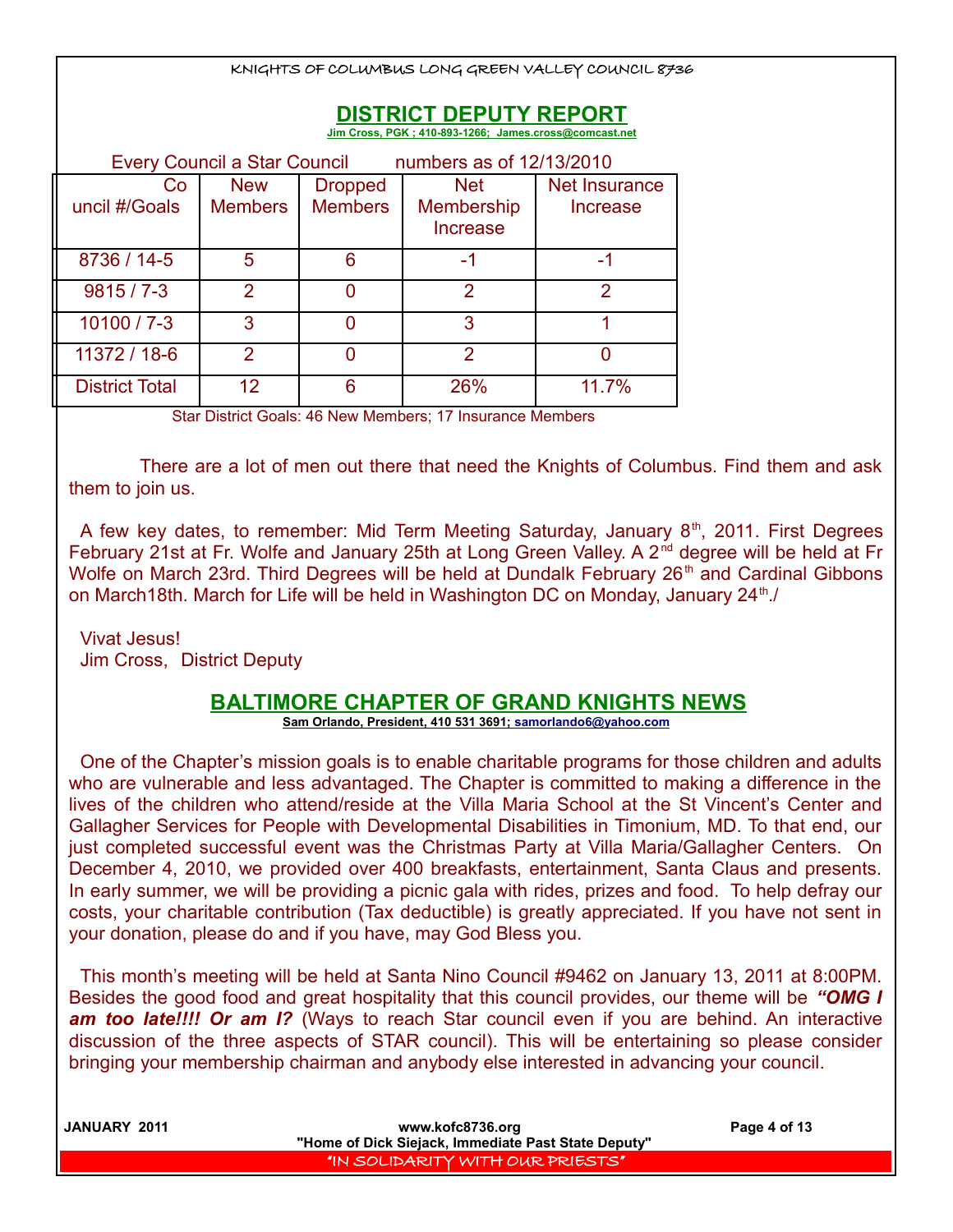On February 4th, the Chapter will celebrate its 101<sup>st</sup> anniversary with a dinner dance at Cardinal Gibbons Council #2521. A separate flyer is attached.

On behalf of my wife, my fellow chapter officers and I, we hoped everyone had a beautiful and merry Christmas and will have a happy and prosperous New Year.

Remember the Chapter is Keeping the Dream Alive – Over a Century of Service and Tradition.

God Bless

## **FOURTH DEGREE NEWS**

**Archbishop John Carroll Assembly 2378, Faithful Navigator Mike Novak 410 515 6867; j.m.[. novak@comcast.net](mailto:novak@comcast.net)**



**On Thursday January 20th The Archbishop John Carroll Assembly (4th Degree) will hold our Renewal of Obligations at Fr. Wolfe Council - St Francis De Sales - 8:00PM. Kilduff Hall. The Dress for the evening for Officers is tuxedo. Tuxedos are are requested for all but a dark business suite is permissible**.

Our annual 4th Degree Exemplification will take place at the Holiday Inn & Conference Center in Fredrick, Maryland on April 9, 2011.

The Fourth Degree ritual added patriotism to the three original principles of the Order: charity, unity and fraternity. Any Third Degree member in good standing, six months after the anniversary of his First Degree, is eligible for membership in the Fourth Degree. The primary purpose of the Fourth Degree is to foster the spirit of patriotism by promoting responsible citizenship and a love of and loyalty to the Knights' respective country through active membership in local Fourth Degree groups called Assemblies. Fourth Degree members must retain their membership as Third Degree members in their respective council to remain in good standing.

**If you are interested in becoming a member of the 4th Degree you can contact me at 443 402-1534 or j.m.novak@ comcast.net**

### **MEMBERSHIP DIRECTOR'S REPORT**

 **Chuck Bogdanowicz, PGK: 410-592-5913; chuckbog@msn.com** 

As a reminder, I want to again mention the names of the 4 new members who completed their First Degree in November so you can introduce yourself to them and make them feel at home. They are: John Valega, Mike Patterson, John Richards and Steve Harris. We will be having another First Degree Exemplification on January 25th during our Social Meeting. At this time it looks like we may have 5 candidates.

One of our goals this fraternal year is to get all the members in need of their Second and Third Degree completed. There is a Second Degree on February 15, at Notre Dame Council. We are planning on attending the Third Degree at Dundalk Council on February 26. There is also a Third Degree at Cardinal Gibbons Council on March 18. Please keep these dates open if you need these degrees. The membership team will be contacting you as these dates draw closer.

| <b>JANUARY 2011</b> | www.kofc8736.org                                    | Page 5 of 13 |
|---------------------|-----------------------------------------------------|--------------|
|                     | "Home of Dick Siejack, Immediate Past State Deputy" |              |
|                     | I "IN SOLIDARITY WITH OUR PRIESTS" I                |              |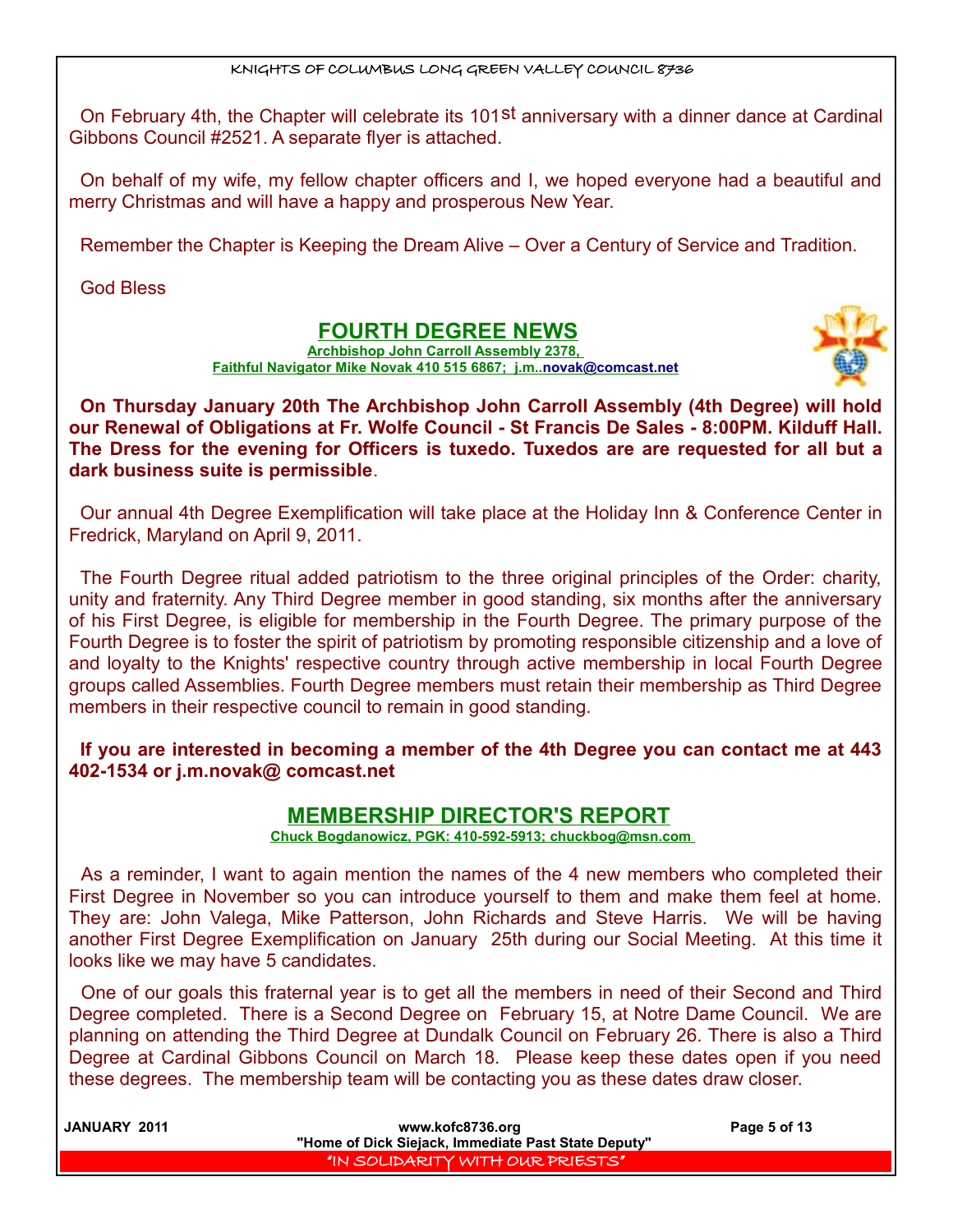### **FRATERNAL BENEFITS**

 **Jerry Henderson, 443 752 1694; [gerald.henderson@kofc.org](mailto:gerald.henderson@kofc.org)**

### **"Who can you count on?"**

 These days you have to be careful about not only the individual financial product you are buying…but also about the company that is backing that financial product. Who would have thought that the largest insurance company in the world would need a government bailout?

 Today's news talks about how more banks are have difficulty, despite many of these banks already receiving TARP funds. We are seeing record numbers of banks failing and having to be rescued by an already stressed FDIC government insurance program. The numbers are predicted to go higher, much higher.

 Allow me to brag a bit – about your very own organization, the Knights of Columbus. We are 1 of 2 companies remaining out of 1700 in the United States with the top ratings from Standard and Poors, A.M. Best and the IMSA certification for customer satisfaction and ethical business practices. Also, we are the only company left in Canada with these top ratings.

 When you look to invest your hard earned money – think of the Knights of Columbus. We have no debt, top ratings and Standard and Poors says we are the #1 capitalized insurance company in the U.S. When buying life insurance, long term care insurance, investing in our annuities or rolling over your pension or IRAs…you can sleep soundly at night because you are under our safety net. I know I do.

 Call me and let's see if there are any ways the Knights of Columbus might be able to help you and your family in your planning. It is an honor to be of service to you.

Jerry Henderson: Benefits Advisor 443-752-1694

### **PROGRAM DIRECTOR'S REPORT**

 **Mike Sallese, PGK; 443-852-1442; msallese11@verizon.net**

January will be our Pro-Life month with our annual Spaghetti dinner in support of a pro-life organization and the Pro-Life March on Washington, DC. The dinner is scheduled for Saturday January 22<sup>nd</sup> after Mass. The march will be held on Monday January 24<sup>th</sup>. Our Fifth Sunday Mass will be held on Saturday January 29<sup>th</sup>. Please read the specific program activity articles below for more details.

### **CHURCH ACTIVITIES**

 **Eric Schummacher, Director 410 557 6989, schumacherem@sjehydes.com**

Thanks to all who helped with parking on Christmas Eve.

Msgr. Rick has requested the assistance of his council at the masses on the weekend of January 22/23. We will be leading the efforts of SJE Parish to sign up as many parishioners as possible for

| JANUARY 2011 | www.kofc8736.org                                    | Page 6 of 13 |
|--------------|-----------------------------------------------------|--------------|
|              | "Home of Dick Siejack, Immediate Past State Deputy" |              |
|              | I "IN SOLIDARITY WITH OUR PRIESTS" I                |              |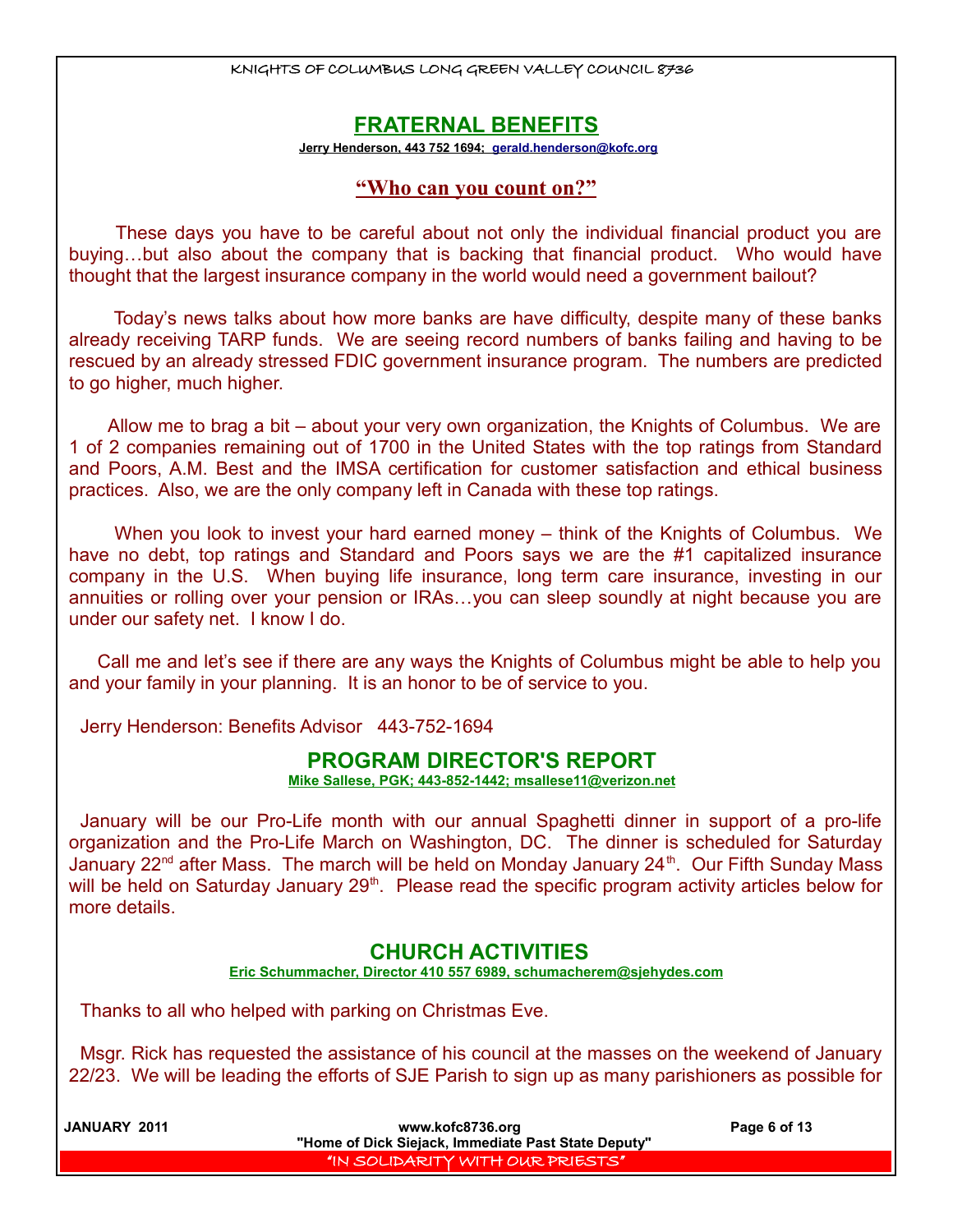the MCC Catholic Advocacy Network. This is part of a major Diocesan wide initiative to promote the Maryland Catholic Conference internet and email media use. We will distribute and collect the registration forms at all masses this weekend. Please help out at the mass you attend that weekend, and if possible let us know in advance.

 We will gather again for Fifth Sunday Mass on Saturday January 29, 2011 at 5:00 PM Mass. Please try to sit together and wear your name badges so that we are identified as Knights of Columbus. Afterwards there will be a dinner in the Council Home so please read the Council Activities for full details.

There are several Long Green Valley Concerts planned by Brother Doug Byerly and the SJE Parish. The next one will take place at St. John Church on Sunday January 9th at 3PM in the church. Amahl and the Night Visitors Family Opera will be presented. Tickets are \$10 per person or \$25 for families. We encourage all Knights and their families to attend this special event.

### **COMMUNITY ACTIVITIES**

### **Mike Naumann 410-592-4884 mike.n@pioneernetwork.com**

Thanks to all who helped us with the November Blood Drive we obtained 59 pints of blood and two prospective members.

The Thanksgiving Food Project was successfully completed with 77 Council members participating. This project was started by Brother Jim Welsh and for 20 consecutive years we help feed the poor at Thanksgiving. A total of \$4,152 was donated this year which includes a \$642 Poor Box collection the weekend of 11/21/10. In addition to the money donated, 829 food items, 13 cooked turkeys and 201 frozen apple pies (worth \$2,211) were donated. The pies were donated by St. John the Evangelist parishioners through the School's November Market Day event. With these donations our Council provided food for 295 families and 180 individuals!

The total food supplied was: 137-16 lb. frozen turkeys, 13-20 lb. cooked turkeys, 60 lbs. of potatoes, 40 lbs. of yams, 201 frozen pies, 26 large fresh pies, 125-5 lb. bags of sugar, 125-2 lb. bags of brown sugar, 225 boxes of stuffing, 99 cans of soup, 196 gravy packets/jars, 170 cans of cranberry sauce, 596 cans of vegetables, 161 boxes of macaroni/cheese, 125 bottles of vegetable oil, 151 cans of tuna, 125 boxes of cereal, 125-3 lb. bags of rice, 180 cans of soda, 52 boxes of instant potatoes, 220 dinner rolls and 227 miscellaneous items.

These donations were distributed to Our Daily Bread Employment Center, the 170 families registered with Beans & Bread Outreach Center and the 125 families registered with the Missionaries of Charity–Gift of Hope Convent. The food distribution schedules of these organizations required 3 separate deliveries (11/19, 11/20 & 11/24) and each delivery required 2 fully loaded trucks. On the 24th, we provided cooked turkeys and all the food needed for complete Thanksgiving dinners to: the 67 students/graduates/staff at Our Daily Bread Employment Center and the Missionaries of Charity nuns who fed 100 senior citizens on Thanksgiving. On the 24<sup>th</sup>, we also provided 135 frozen pies and numerous miscellaneous items to Beans & Bread. All of this could not have been accomplished without the generous support from Long Green Valley Council #8736 members, Knights' Ladies, St. John The Evangelist Church parishioners, St. John The Evangelist School and SJE School Market Day. My heartfelt thanks goes out to all of you.

In particular, I would like to thank the following: Msgr. Richard Cramblitt for allocating the Poor Box proceeds on Nov. 20<sup>th</sup> & 21<sup>st</sup> to our project and Jane Andrews for managing the project account at St. John

| JANUARY 2011 | www.kofc8736.org                                    | Page 7 of 13 |
|--------------|-----------------------------------------------------|--------------|
|              | "Home of Dick Siejack, Immediate Past State Deputy" |              |
|              | I "IN SOLIDARITY WITH OUR PRIESTS" I                |              |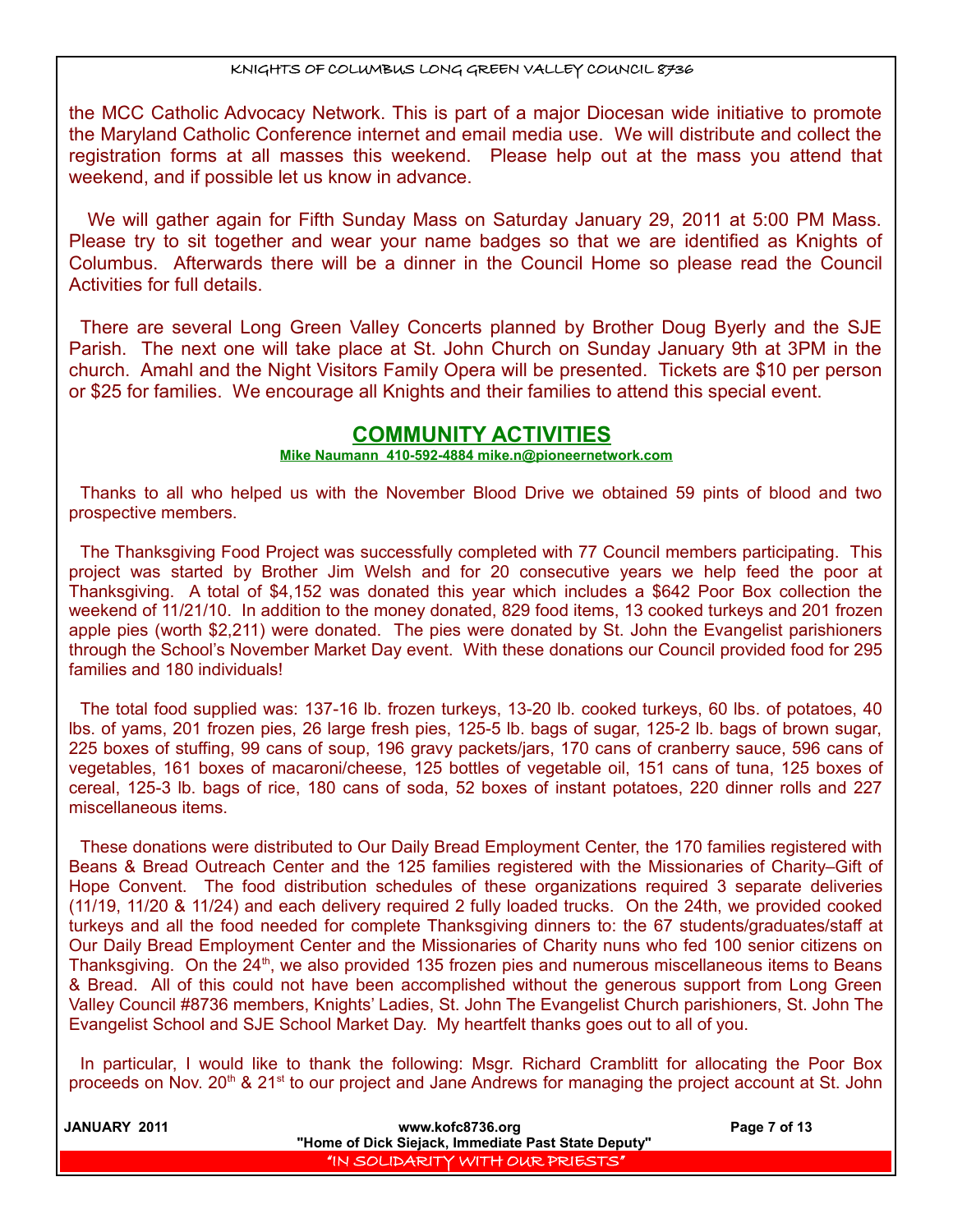the Evangelist Church; Diana Elliott for her efforts in obtaining 201 Market Day pie donations; SJE School teachers Nicole Creamer, Marilyn Donohue & Sara Macek for organizing a SJE School food collection drive which resulted in a donation of 355 items; Ed Gibbons, PGK Michael Sallese, PGK Robert Dee, Charles Bogdanowicz, J. Robert Elliott, Larry Polk and PGK Paul Weber for providing cooked turkeys for the Thanksgiving dinners; PGK Carroll McComas, Kevin McComas, John Caine and Ron Carr for providing their vehicles and time to make the food deliveries; PGK James Schmidt Sr., Michael Keegan, William Bilo, Gene Messenger, PGK Ross Galeano, Gerald Henderson and Jim Wright for their assistance with the food deliveries.

May the Lord reward all project participants in His special way.

John J. Mayni, Project Chairman

### **COUNCIL ACTIVITIES**

 **John Stansfield: 443-504-7503; ressq351@Verizon.net**

DATE NIGHT…DINNER and a MOVIE

On Saturday, January 29, 2011, the council will attend the 5 pm Mass at St. John's followed by dinner in the council hall (this will be in lieu of our normal attendance for the  $5<sup>th</sup>$  Sunday). All members and wives are invited.

Dinner, which will be served at 7 pm, will include salad, sour beef and dumplings, bratwurst, sauerkraut, rolls and butter, dessert and coffee. Beer, wine and soda will also be available. Cost is \$20.00 per person. Following dinner we will be showing a full length movie utilizing our newly installed high tech equipment.

Checks, payable to LGV KC #8736, must be received by January 22, 2011. Forward your check to Paul Weber, 2223 Larchmont Drive, Fallston, MD 21047. Seating is limited and will be available on a first-come, first served basis. If you have any questions or need additional information, contact Paul Weber at 410-879-0558 or email [apaulweber@msn.com](mailto:apaulweber@msn.com)

Don't forget our Tailgate Parties as the Ravens march towards the Super Bowl. We will be in the Council Home on Sunday January  $2^{nd}$  to watch the Ravens play the Bengals, and then every Ravens play-off game, including the Super Bowl – think good thoughts and come join us.

## **FAMILY ACTIVITIES**

**Jim Schmidt, Jr., PGK, 410-592-8891; jmtrn@aol.com**

We don't have a specific "Family" activity planned for January but we do want to remind you of the Spaghetti dinner planned for Saturday January 22 in the St. Johns hall, following the 5 PM Mass. This is an excellent affair for the whole family, including grandchildren. The proceeds from the dinner will support our Pro-Life efforts. Please make plans to attend.

The Santa Knight-Line was well received this year and we kept Santa Claus busy making about 2 dozen phone calls.

 **JANUARY 2011 www.kofc8736.org Page 8 of 13 "Home of Dick Siejack, Immediate Past State Deputy"**  "IN SOLIDARITY WITH OUR PRIESTS"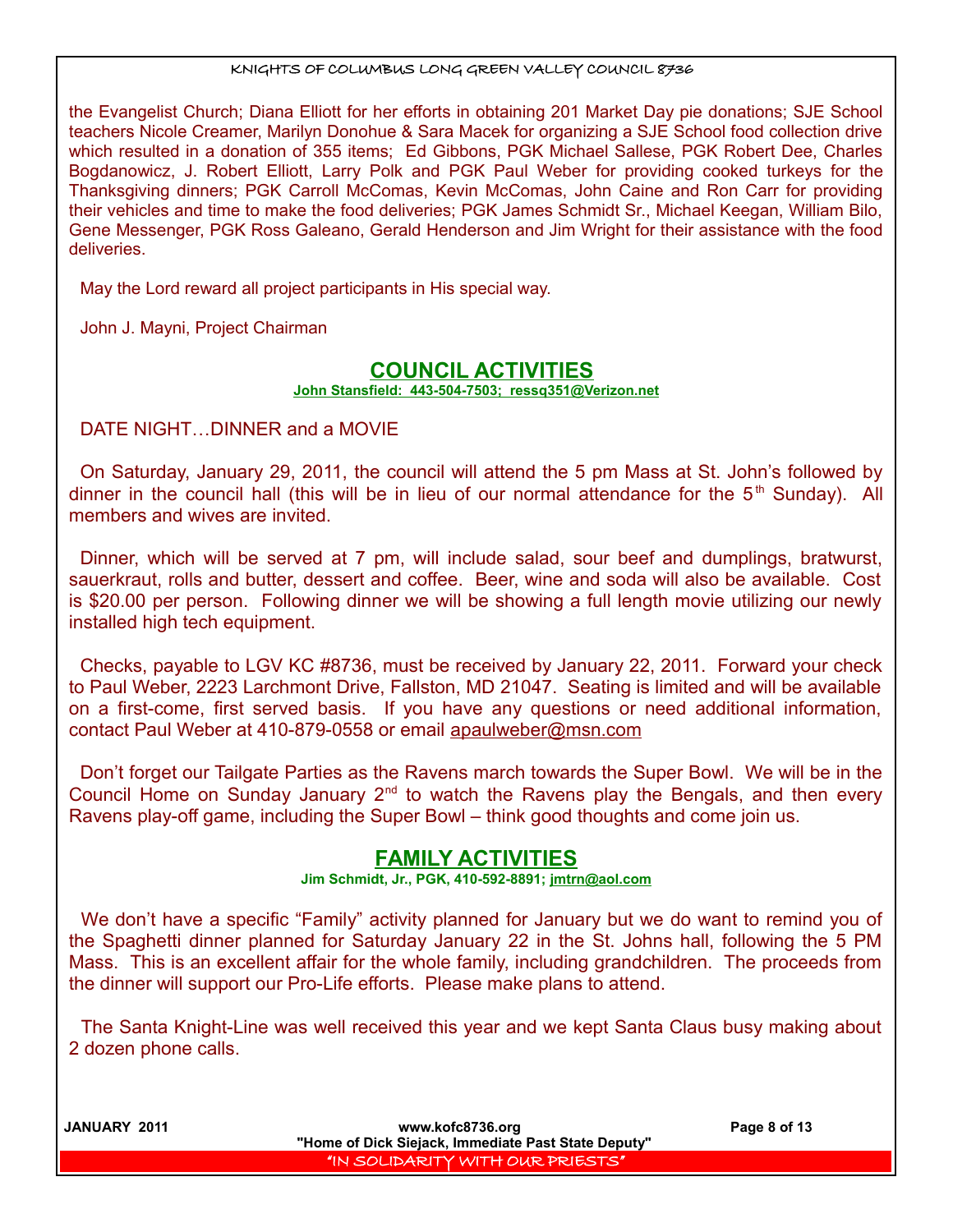## **YOUTH ACTIVITIES**

#### **Joshua Pippin (410) 292-5897 j\_peregrin@msn.com**

My thanks to everyone who helped with the "Keep Christ in Christmas" Poster Contest, especially Chris Phillips, whose tireless efforts were the main reason this activity was a success. We had 29 entries this year. Of these entries, we had 2 winners in the 7-8 grade division and 3 winners each for the 1-3 grade and 4-6 grade divisions. The winners were:

| Grades 7-8 | 1. Ben Lynch   |
|------------|----------------|
| Grades 4-6 | 1. Brian North |
| Grades 1-3 | 1. Jacob Kozak |

2. Sarah Kujala

2. Krista Canoles 3. Jared Pinder

2. Ella Thomas 3. Makaila Alcarese

We will have the Basketball Free Throw contest sometime in January/February, so we will appreciate any help for that when it comes along. Also, we will be kicking off the "Substance Abuse Awareness" Poster Contest sometime soon.

## **PRO-LIFE**

### **Jim Cross, PGK & DD; 410-893-1266; [James.cross@comcast.net](mailto:James.cross@comcast.net)**

Archbishop O'Brien wrote an article in The Catholic Review on September 17, 2009 titled "No Time for Complacency". This is just as true today as then. Don't let some gains in the November Election lull you to sleep. Maryland is destined to become the Abortion capital of the United States. Maryland was number four then with an increasing rate while the three ahead of us were declining. Now Dr Carhart is heading here because Nebraska passed more restrictive abortion laws. Carhart vs. Nebraska was the Supreme Court case that expanded Roe vs. Wade years ago.

Attend the March for Life in Washington DC on January 24, 2010 or a prayer service at your parish. The EWTN channel on cable will probably broadcast the event. Don't assume that it was not held because it was not mentioned on the network news. More info is available in the Supreme Council article.

We will once again hold our January Pro-Life Spaghetti Dinner on Saturday January 22, 2011 after 5:00 PM Mass in the Church Hall. However, if the SJE Parish volunteer appreciation dinner on the 21st should get cancelled due to snow, we will have to reschedule this dinner. Proceeds from the free-will donations will benefit a prolife / defend life charity.

## **LECTURER'S REPORT**

 **Chuck Bogdanowicz, PGK: 410-592-5913; chuckbog@msn.com** 

The Social Meeting of the Council on January 25<sup>th</sup> will include a First Degree Exemplification. We will probably have at least 5 candidates, so please attend this meeting to welcome them into the Council.

I am always interested in any programs or speakers you might want to have and welcome any suggestions. Please feel free to contact me if you have any contacts or leads or have a story I can use.

 **JANUARY 2011 www.kofc8736.org Page 9 of 13 "Home of Dick Siejack, Immediate Past State Deputy"**  "IN SOLIDARITY WITH OUR PRIESTS"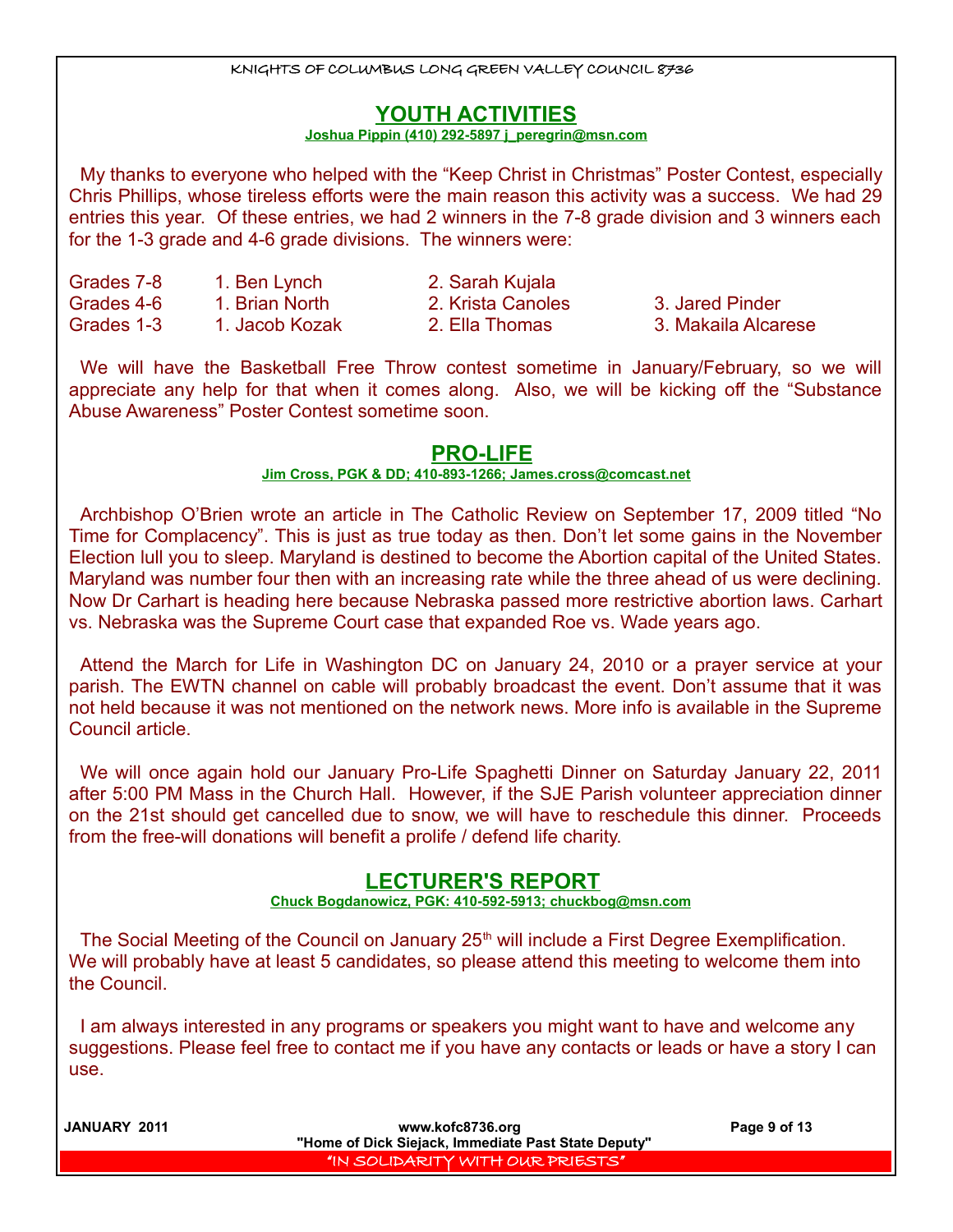### **JANUARY BIRTHDAYS**

| Dick Lanham            |    | Msgr. Martin Strempeck 2 |    |
|------------------------|----|--------------------------|----|
| <b>Harry Brocato</b>   | 3  | <b>Danny Seibert</b>     |    |
| <b>Ray Dietz</b>       | 4  | <b>Paul Nolan</b>        |    |
| <b>Ron Rider</b>       | 5  | <b>Ross Galeano</b>      | 10 |
| <b>Richard Molinar</b> | 13 | <b>Greg Monnier</b>      | 21 |
| <b>Bill Davison</b>    | 25 | <b>Michael Bathon</b>    | 26 |
| <b>David Battista</b>  | 26 | <b>George Landefeld</b>  | 29 |
| <b>Gus Schmidt</b>     | 31 |                          |    |

### **CHANCELLOR'S REPORT**

 **Bob McGraw, Work 410-887-1828, Cell/Text 443-299-7732, E-mail [rsmcgraw@verizon.net](mailto:rsmcgraw@verizon.net)**

Feel free to contact me if you know of any brother or family member that is in need of prayers.

Please continue to pray for the following:

### **Brothers:**

John Robinson Paul Oliphant

### **Relations:**

Tim Lince, Brother-in-Law of Brother Thomas Rowan William Schmidt Jr., Brother of Jim Schmidt

*NOTE: We have no system of routinely identifying those people whose health has improved to the point that they no longer need to be on the prayer list. Consequently, at the end of each quarter, we will delete all names that have been on the list for three or more months. Anyone with a request should contact the Chancellor, Bob McGraw, at either of the above addresses and they will be listed/reinstated on the prayer list.*

### **A MESSAGE FROM THE FINANCIAL SECRETARY…**

**Paul Weber, 410-879-0558** [apaulweber@msn.com](mailto:apaulweber@msn.com)

Several weeks ago you received an invoice for your 2011 dues. If you have already sent your check – thank you. If you have not, a reminder that payment is due no later than January 15, 2011. Included with your invoice was a survey of your fraternal activities during 2010. Please complete this form and return it with your check or mail it to GK Tom Zaegel.

We make every effort to maintain a current and accurate data base for council members. At the present time the majority of communication with the membership is accomplished online. If we do not have your email address you are missing important announcements and special notices that keep members advised of activities and events sponsored by the council. Why not stay informed by providing your email address to the Financial Secretary.

It is also your responsibility to notify the council of any change of address, phone number or email address. Please contact Financial Secretary, Paul Weber, to report and changes at 410- 879-0558 or email [apaulweber@msn.com](mailto:apaulweber@msn.com)

| JANUARY 2011 | www.kofc8736.org                                    | Page 10 of 13 |
|--------------|-----------------------------------------------------|---------------|
|              | "Home of Dick Siejack, Immediate Past State Deputy" |               |
|              | "IN SOLIDARITY WITH OUR PRIESTS"                    |               |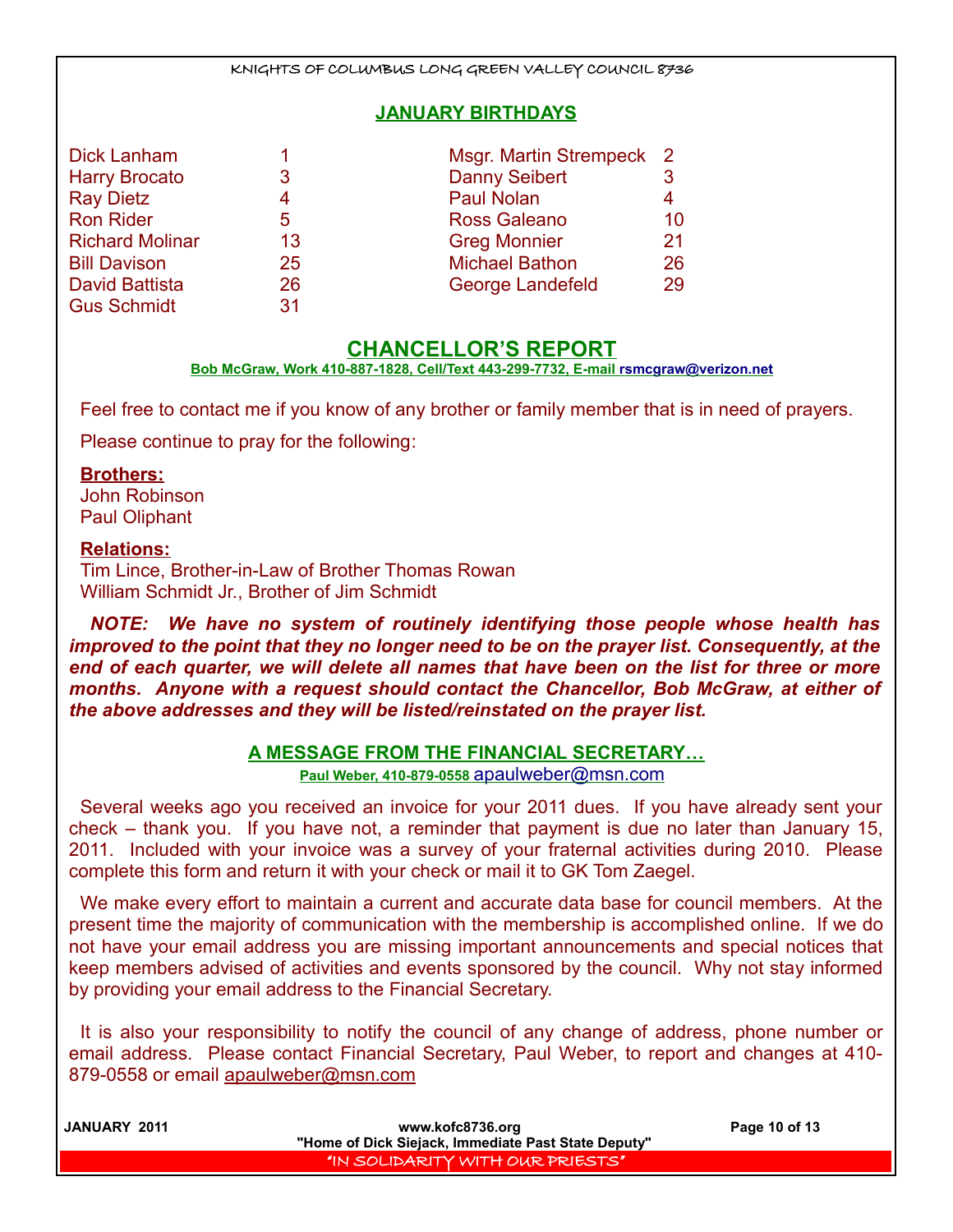# Ladies of Knights

 **Dana Rowan, President 410-299-6143 [danarowan@comcast.net](mailto:danarowan@comcast.net)**

Greetings to all from the Knights' Ladies:

After completing a very successful White House ornament fundraiser, and enjoying a delightful holiday dinner on December  $7<sup>th</sup>$ , the Ladies are taking the month of January off! Well, sort of – We are planning to assist Mary Weber with her continuing Blankets of Honor program for disabled veterans by helping the Religious Ed. middle school students of St. John one evening in January make more of the fleece lap robes to be delivered to area veterans' hospitals. (date to still to be determined – just call Dana Rowan for more details if you would like to help).

The following is a letter received from Major Ryan D. Seagreaves, the recipient of some of the many boxes of items collected for Operation Shoebox and delivered to our troops in Afghanistan. We feel it is important to share the letter with you and all those who contributed to this worthwhile cause:

> "I want to send you my thanks for the eight care packages and phone Cards you recently sent to my unit for the benefit of our soldiers. They Are extremely helpful in ways you probably aren't aware of.

> We live in a Forward Operating Base which currently supports over 600 soldiers, airmen, and contractors of various flavors, from police Mentors, to mechanics, base support and food service personnel. Contrary to what the American public might believe about the amenities now on bases throughout Afghanistan, we don't have things like fast food restaurants, coffee shops, or huge PX's. In fact, we have no PX. Just a small room that we put items from care packages into – we call it Our USO room, or the Free-X". Soldiers can go in there and get things like Hygiene items, books, generally things that will improve their quality of life. Your boxes went a long way to replenish our stocks an get us through the final few months of the combat deployment.

> The phone cards I gave to our Command Sergeant Major who distributed Them to the Troop First Sergeants – each Troop received 4 to distribute to Soldiers on the line.

> Thank you again for all of your support and please extend my thanks on behalf of the Squadron Commander, Ltc Lutsky, and all the soldiers of the Squadron to everyone involved in putting those packages together. Your support and appreciation is critical to maintaining the high morale of the American fighting men and women engaged in this struggle."

> Thanks again to all the Knights' and Ladies (and parishioners) who helped make this collection a tremendous success.

The Knights Ladies will meet again on Tuesday, February 1st at 7:00. Susan Parks from the Dept. of Mental Health will speak on the "Power of Positive Attitudes". So if you need some uplifting and inspirational motivation to get you through the dark and dreary days of February, please join us. Susan's enlightening talk will be complimented by hot coffee and delicious desserts provided by our refreshment committee. So, in keeping with the "positive attitude" theme for that evening – don't view the bitter February wind that may be howling that night as a reason to stay home – look at it as "invigorating and energizing" and come socialize with us.

Lastly – as you are putting away this year's decorations or cleaning out closets and cupboards to make room for gifts received, don't forget our CASH IN THE ATTIC auction scheduled for the spring. Save those "treasures"!

See you in February!

| <b>JANUARY 2011</b> | www.kofc8736.org<br>"Home of Dick Siejack, Immediate Past State Deputy" | Page 11 of 13 |
|---------------------|-------------------------------------------------------------------------|---------------|
|                     | I "IN SOLIDARITY WITH OUR PRIESTS" I                                    |               |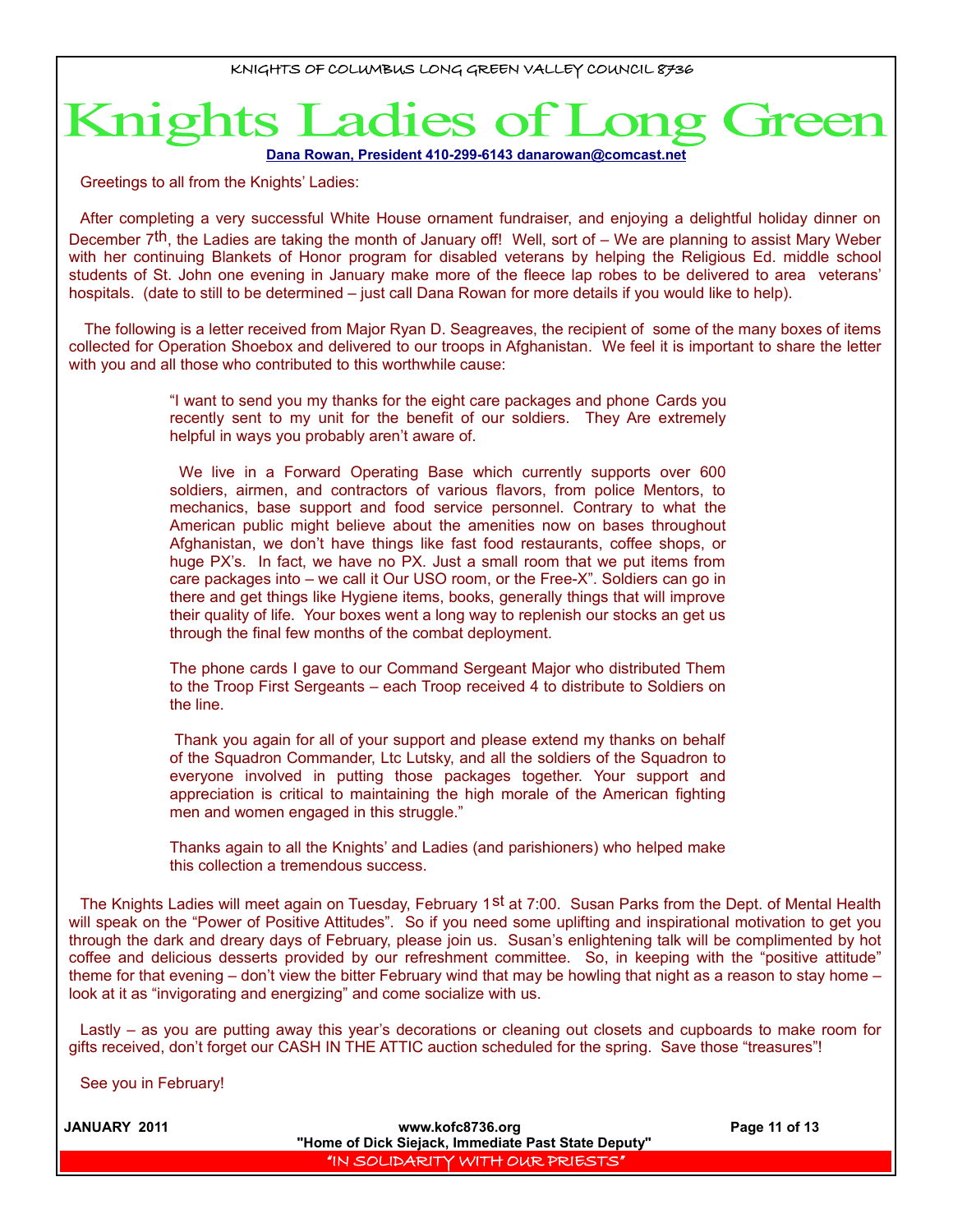| KNIGHTS OF COLUMBUS LONG GREEN VALLEY COUNCIL 8736                                                                                                           |                 |                    |                                                                         |                                            |
|--------------------------------------------------------------------------------------------------------------------------------------------------------------|-----------------|--------------------|-------------------------------------------------------------------------|--------------------------------------------|
| <b>TO</b><br><b>DATES</b><br><b>REMEMBER</b>                                                                                                                 |                 |                    |                                                                         |                                            |
| <b>DATE</b>                                                                                                                                                  | <b>DAY</b>      | <b>TIME</b>        | <b>ACTIVITY</b>                                                         | <b>LOCATION</b>                            |
|                                                                                                                                                              |                 |                    | <b>JANUARY</b>                                                          |                                            |
| 01                                                                                                                                                           | Sat.            |                    | <b>HAPPY NEW YEAR</b>                                                   |                                            |
| 02                                                                                                                                                           | Sun.            | 12:30 PM           | <b>RAVENS Tailgate Party</b>                                            | <b>Council Home</b>                        |
| 04                                                                                                                                                           | Tues.           |                    | NO Ladies meeting in January                                            |                                            |
| 06                                                                                                                                                           | Thurs.          | 7:00 PM            | <b>Officers Meeting</b>                                                 | <b>Council Home</b>                        |
| 08                                                                                                                                                           | Sat.            |                    | Mid Term Meeting and Pro Life Mass                                      | <b>Cardinal Gibbons</b>                    |
| 08/09                                                                                                                                                        | Sat./Sun        |                    | <b>RAVENS Tailgate Party**</b>                                          | <b>Council Home</b>                        |
| 11                                                                                                                                                           | Tues.           | 8:00 PM            | <b>Business Meeting</b>                                                 | <b>Council Home</b>                        |
| 13                                                                                                                                                           | Thurs.          | 8:00 PM            | <b>BCGK Meeting</b>                                                     | <b>Santa Nino Council</b>                  |
| 15                                                                                                                                                           | Sat.            |                    | Quarterly reports due to State Council                                  |                                            |
| 16                                                                                                                                                           | Sun.            |                    | <b>RAVENS Tailgate Party**</b>                                          | <b>Council Home</b>                        |
| 20                                                                                                                                                           | Thurs.          | 8:00 PM            | <b>ABJC Renewal of Obligations</b>                                      | <b>Archbishop DeSales Council</b>          |
| 22                                                                                                                                                           | Sat.            | 6:00 PM            | <b>Spaghetti Dinner/ ProLife Day</b>                                    | St. Johns Hall                             |
| 23                                                                                                                                                           | Sun.            |                    | <b>RAVENS Tailgate Party**</b>                                          | <b>Council Home</b>                        |
| 24                                                                                                                                                           | Mon.            |                    | <b>March For Life</b>                                                   | Washington, DC                             |
| 25                                                                                                                                                           | Tues.           | 8:00 PM            | <b>Council Social Meeting/First Degree</b>                              | <b>Council Home</b>                        |
| 29                                                                                                                                                           | Sat.            | 5:00 PM            | <b>Fifth Sunday Mass followed by Sour Beef</b><br>& Dumplings Dinner    | St. Johns Church/Council Home              |
| 31                                                                                                                                                           | Mon.            |                    | <b>Annual Fraternal Activities Survey Due</b>                           |                                            |
| There will be a tailgate party each week even if the RAVENS are not playing<br>"The time will coincide with NFL schedules, starting 1 hour before game time" |                 |                    |                                                                         |                                            |
|                                                                                                                                                              |                 |                    | <b>FEBRUARY</b>                                                         |                                            |
| 01<br>03                                                                                                                                                     | Tues.<br>Thurs. | 7:00 PM<br>7:00 PM | <b>Knights Ladies Meeting</b><br><b>Officers Meeting</b>                | <b>Council Home</b><br><b>Council Home</b> |
| 04                                                                                                                                                           | Fri.            |                    | BCGK 101 <sup>st</sup> Anniv. Dinner Dance                              | <b>Cardinal Gibbons Council</b>            |
| 06<br>08                                                                                                                                                     | Sun.<br>Tues.   | 8:00 PM<br>8:00 PM | RAVENS(?) Tailgate Party**<br><b>Business Meeting</b>                   | <b>Council Home</b><br><b>Council Home</b> |
| 10                                                                                                                                                           | Thurs.          | 8:00 PM            | <b>BCGK Meeting</b>                                                     |                                            |
| 17                                                                                                                                                           | Thurs.          | 8:00 PM            | <b>ABJC Meeting</b>                                                     |                                            |
| 14<br>15                                                                                                                                                     | Mon.<br>Tues.   | 8:00 PM            | Valentine's Day,<br><b>Business Meeting,</b>                            | <b>Council Home</b>                        |
| 15                                                                                                                                                           | Tues.           |                    | Annual Audit due at Supreme                                             |                                            |
| 22                                                                                                                                                           | Tues.           | 8:00 PM            | <b>Social Meeting</b>                                                   | <b>Council Home</b>                        |
| <b>JANUARY 2011</b>                                                                                                                                          |                 |                    | www.kofc8736.org<br>"Home of Dick Siejack, Immediate Past State Deputy" | Page 12 of 13                              |
|                                                                                                                                                              |                 |                    | "IN SOLIDARITY WITH OUR PRIESTS"                                        |                                            |